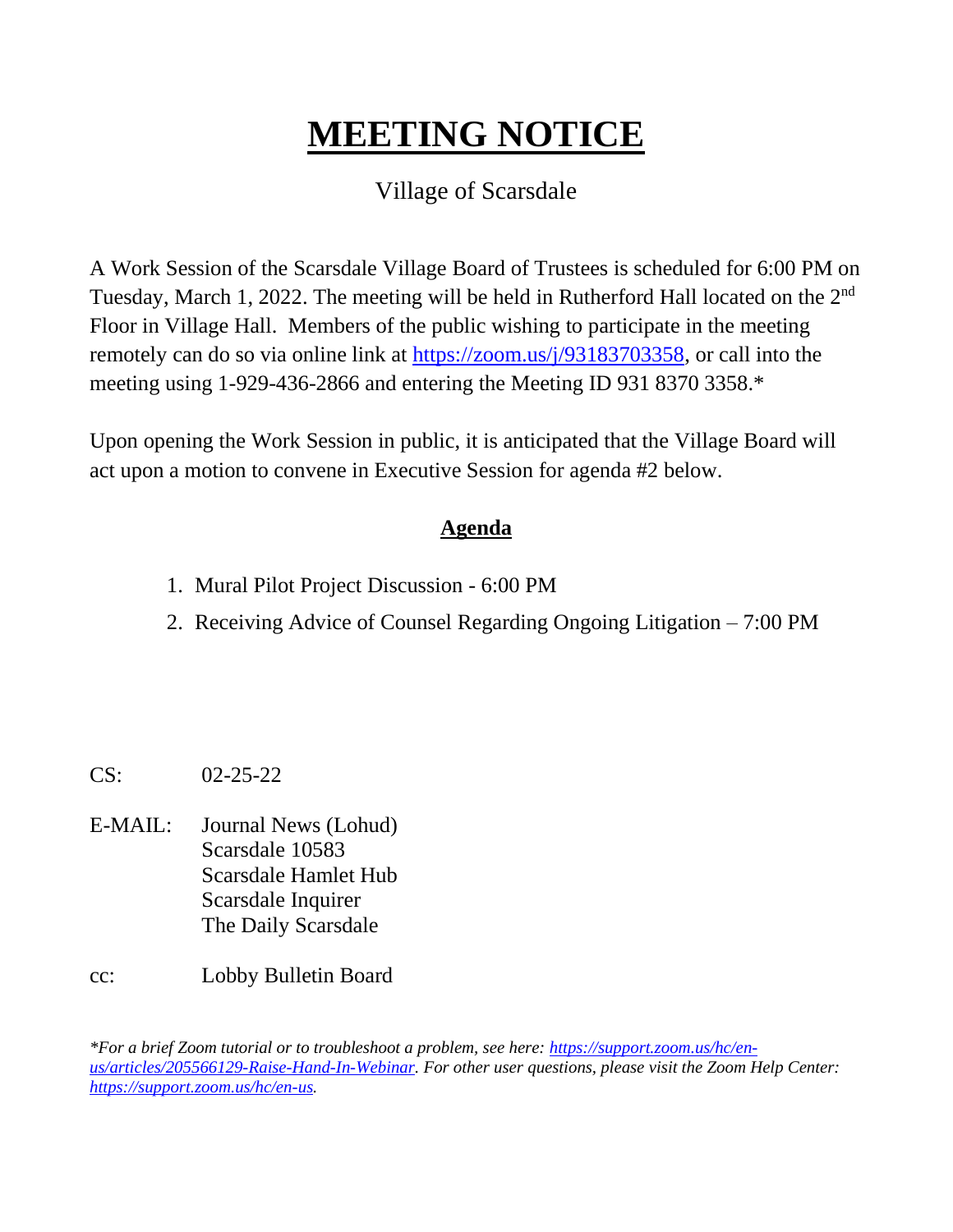Village of Scarsdale



### **Memorandum**

*Village Manager's Office*

| Mayor Veron and Village Board of Trustees |
|-------------------------------------------|
|                                           |
|                                           |
|                                           |
|                                           |

In response to community interest in supporting public art as a means to enhance the experience of visitors to our Village Center, the Village Board, in collaboration with local businesses, directed staff to consider alternatives for authorizing a pilot project to test the feasibility and public response to removable murals being installed in limited, specified locations in the Village Center.

Two such pilot locations were identified, both on walls of the building housing DeCicco Family Markets. The east-facing wall bordering East Parkway and the south-facing wall interior to the DeCicco rear parking lot are proposed to host temporary, removable murals, which would require both Village and property owner approval prior to installation. A group of Scarsdale volunteers are advancing a removable mural concept for the east elevation, while Scarsdale students are preparing mural panels for the parking lot location. No costs for the temporary, removable installations are proposed to be paid by the Village. Rather, we simply need to authorize the pilot to take place in order to support consideration of a future regulatory structure and associated programmatic approach to public art. The pilot period would be for one year.

As you are aware, the Wing the 'Dale installation has been present for quite some time and appears to have broad public acceptance. The pilot will expand wall-mounted art in a measured way, while also being sensitive to the need to protect the underlying walls from permanent disturbance. To that end, murals are proposed to be painted on marine-grade plywood, or similar, and would be secured to the wall using anchors within the mortar so as not to damage the brick.

A sample property owner agreement is attached for your review and consideration. Should the Village Board wish to proceed with the pilot, I am able to execute the agreement with the property owner without additional Village Board action. If the one-year pilot is successful and the Village Board wishes to create a permanent program, staff would then develop a proposed program in collaboration with our Arts Advisory Council, as well as advance any necessary Village Code modifications.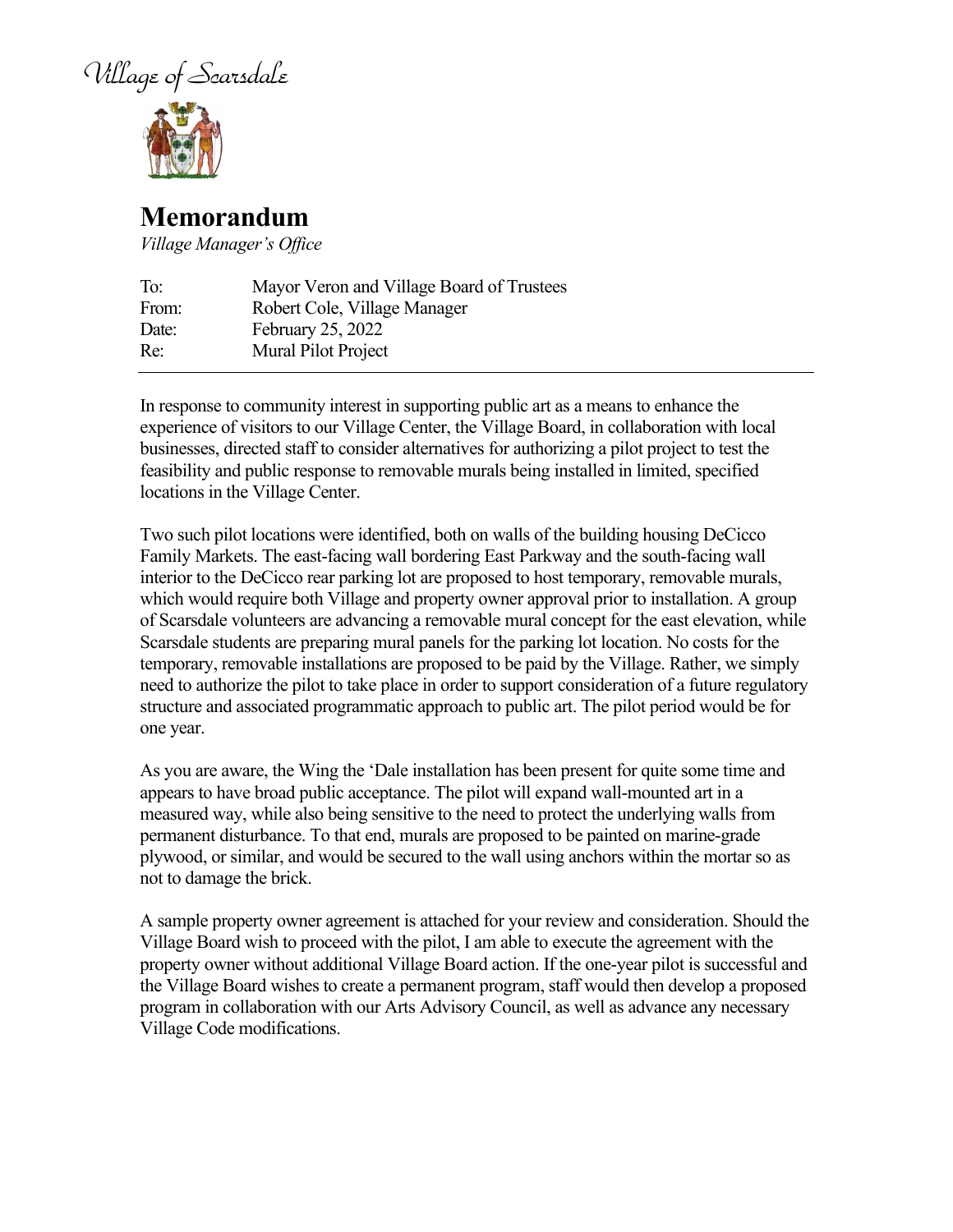#### **DRAFT: 2/25/22**

#### **AGREEMENT**

**THIS AGREEMENT** ("Agreement") is made and entered into as of the \_\_\_\_\_\_ day of  $\frac{1}{2022}$ , by and among  $\frac{1}{2022}$ , with an address at  $\frac{1}{202}$ ,

Scarsdale, New York 10583 ("Owner") and the Village of Scarsdale, 1001 Post Road, Scarsdale, New York 10583 (the "Village").

**WHEREAS**, the Village wishes to consider establishing a program for the installation and public display of artworks on certain buildings in the Village's Village Center Area Zones (the "Program"); and

**WHEREAS**, the Village wishes to provide for a pilot project for the Program on a trial basis in order to obtain public input, to determine the feasibility of such a Program on a broader scale, and to consider criteria for establishing such a Program; and

**WHEREAS**, the Village has identified the locations set forth on Schedule A annexed hereto, as suitable for the pilot project; and

WHEREAS, Owner is the owner of certain real property known as Scarsdale, New York, and which is shown on the tax map of the Village of Scarsdale as Section \_\_\_\_\_\_\_, Block \_\_\_\_\_\_, and Lot \_\_\_\_\_\_, and which is more fully described on Schedule B annexed hereto and made a part hereof (the "Property"); and

**WHEREAS**, the Village wishes to allow the Owner to undertake such pilot project at the Property; and

**WHEREAS**, Owner is willing to participate in such pilot project in accordance with the terms hereof; and

**NOW, THEREFORE**, in consideration of the mutual covenants and conditions contained herein, and other valuable consideration, it is agreed as follows:

1. The Village hereby grants to the Owner, its agents, contractors, employees and assigns, permission on a temporary basis to install certain artworks on the Property, to be displayed for a period of no more than one (1) year (the "Term").

2. At the end of the Term, or such earlier time as the Village shall determine, the Owner shall remove the artwork from the Property and restore those portions of the Property disturbed by the installation of the artwork, to its condition it was prior to its installation herein to the extent reasonable and practical.

3. The Owner hereby agrees to indemnify and save harmless the Village from any and all claims, damages, or costs of whatever nature arising from the installation by the Village of the artwork herein except for any such claims, damages or costs arising from the actions of Owner, its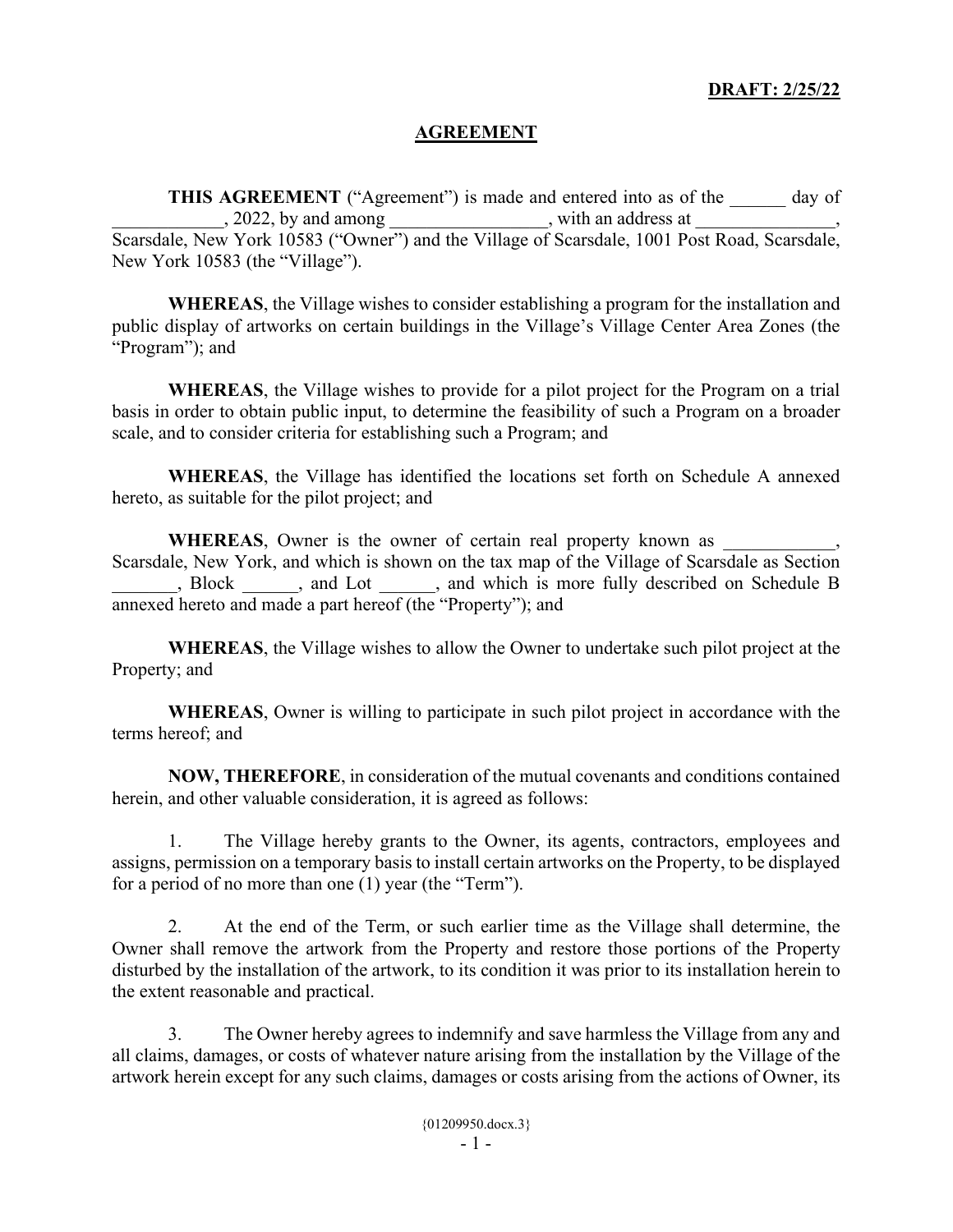employees, agents, and invitees. The Owner shall maintain liability insurance in accordance with its standard insurance requirements under which the Village shall be deemed an additional insured.

4. This Agreement may be executed in one or more counterparts which may be delivered via electronic mail in PDF format, each of which shall be an original, and all of which when taken together, shall be deemed a single agreement binding on all of the parties.

5. This Agreement contains the entire understanding of the agreement between the parties with respect to its subject matter, and all prior negotiations, discussions, commitments, representations, agreements, and understandings between the parties with respect to the matters set forth herein are merged herein. This agreement shall be governed and construed in accordance with the laws of the State of New York. This agreement may not be modified or amended except in writing signed by the parties.

6. This Agreement shall automatically and immediately terminate upon the Owner's completion of its obligations herein.

7. Nothing herein shall be construed to permit any other public display of artwork in the Village.

**IN WITNESS WHEREOF**, the parties hereto have signed this Agreement the day and year first above written.

Village of Scarsdale

 $By:$ 

Robert Cole, Village Manager

 $\overline{\phantom{a}}$ \_\_\_\_\_\_\_\_\_\_\_\_\_\_\_\_, Owner